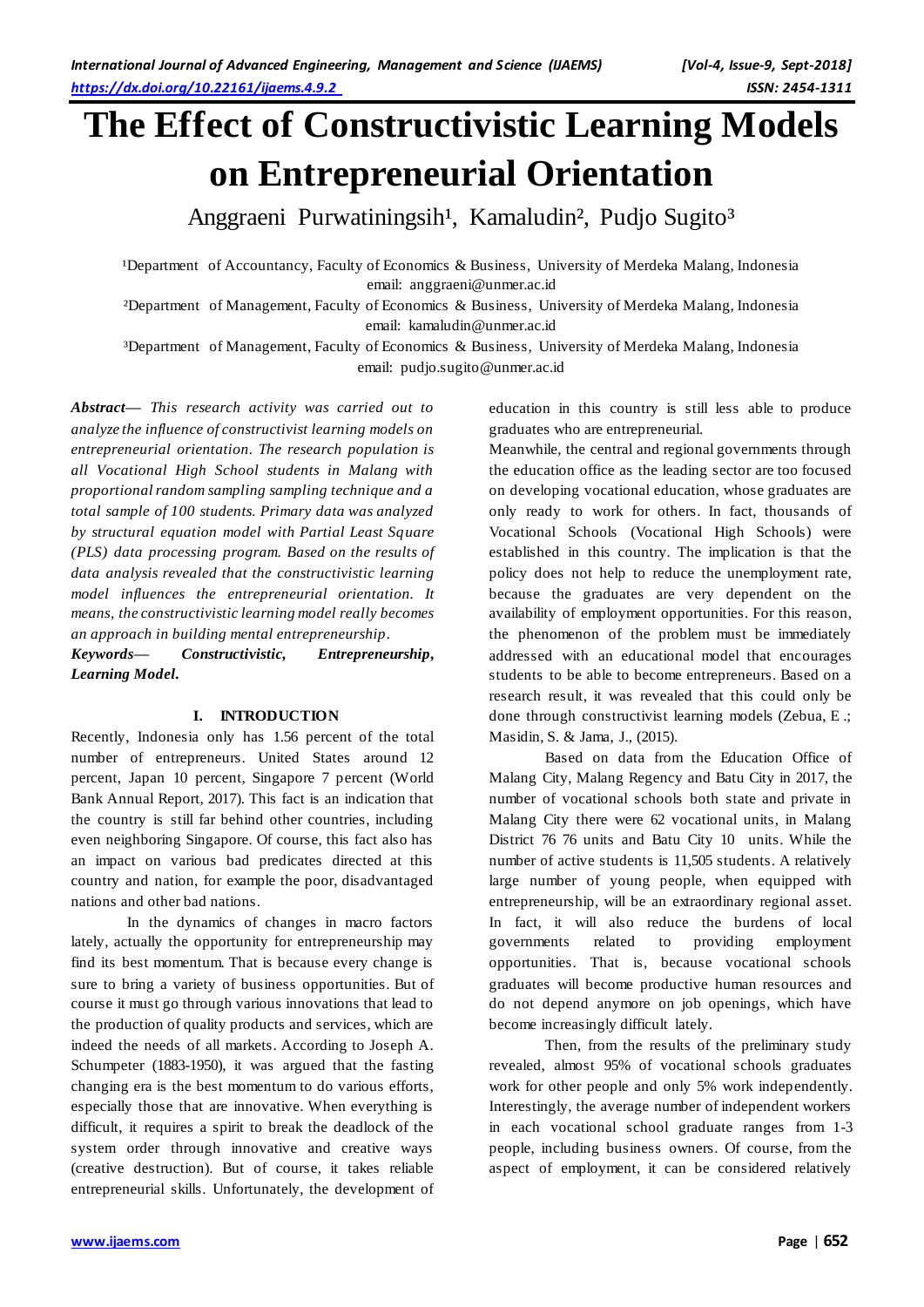good, amid the difficulty of getting employment opportunities.

However, these young entrepreneurs are faced with many problems. Its growth is relatively slow as a result of its management is far from efficient and the quality is not changing rapidly. The meaning, they work far from the touch of modern management. Coupled with the growing number of relatively similar businesses that are large-scale offering more attractive products and services. Of course this reality is a serious threat that can interfere with its continuity, including its contribution to the aspect of employment to the possibility of increasing poverty rates as a result of the existence of these businesses that have the potential to go bankrupt.

For this reason, building and printing young entrepreneurs who have a high spirit as an urgent need for vocational students in Malang Raya. But it must be remembered, the increase in market opportunities will surely be followed by an increasing competition climate in the market. So, the effort that must be done is to develop a constructivist learning model that empirically can build entrepreneurial intentions, which can then encourage vocational school graduates to become a generation of new entrepreneurs who are more spirited and promising.

The purpose of implementing this applied product research activity is to build entrepreneurial intentions through constructivist learning models for students of vocational schools throughout Malang. It is expected that with the development and implementation of the learning model, it will be an intervention tool for school management, to print skilled workers while giving birth to new entrepreneurs in the Greater Malang area. In detail, the specific objectives of this study are to analyze the interrelationship between constructivist learning models and entrepreneurial intentions.

Hisrich, Peters, and Sheperd (2008) interpret entrepreneurship as the process of creating something new in value, using the time and effort needed, taking the financial, physical, and social risks that accompany it, receiving the monetary rewards generated, as well as personal satisfaction and freedom . Entrepreneurship can also be defined as risk taking to run your own business by utilizing opportunities to create new businesses or with an innovative approach so that the managed businesses develop into large and independent in facing competition challenges.

Entrepreneurs are different from managers. Even so, the tasks and roles can complement each other. An entrepreneur who opens a company must use managerial skills (managerial skills) to implement his vision. On the other hand, managers must use entrepreneurial skills to manage change and innovation.

According to Kao (1989), in general the position of entrepreneurs is to place themselves against the risk of shocks from the company they build (venture). Entrepreneurs have a risk to their own finances or other people's financial trust in starting a business. He also risks the negligence and failure of his business. Instead managers are more motivated by the goals charged and compensation (salary and other benefits) that they will receive. A manager is intolerant of something that is uncertain and confusing and is less risk-oriented than entrepreneurs. Managers prefer salary and a relatively safe position at work.

Entrepreneurs have more intuition skills in considering a possibility or feasibility and feeling in proposing something to others. On the other hand, managers have rational expertise and a detailed and rational-oriented skills.

A very classic debate is the debate about whether the entrepreneur is born (is borned) which causes someone to have an external talent to become an entrepreneur or otherwise the entrepreneur is formed or is made. Some experts argue that the entrepreneur is born in part of the opinion stating that the entrepreneur can be formed with various examples and arguments. For example, a person does not have a tertiary education but now he is a national big fan. On the other hand there are now many leaders / owners of companies that are highly educated but their reputation has not exceeded that person.

Another opinion is that entrepreneurs can be formed through an education or entrepreneurship training. For example, after World War 2, several war veterans in America learned entrepreneurship. They learn entrepreneurship through an education or training in both short education / training and tiered education / training. With knowledge capital and other facilities they are entrepreneurs. Samuel Whalton, founder of Walmart, now the world's largest retailer, is a veteran who started his business at the age of 47. Ross Perot, the founder of Texas Instrument who has run for US president from an independent party, is also a veteran who was successfully formed as an entrepreneur.

Some say that someone is an entrepreneur because of the environment. For example, many descent citizens become successful entrepreneurs because they live in the environment of entrepreneurs or business people. A very moderate opinion is not to contradict whether the entrepreneur is born, formed or because of the environment. This opinion states that to be an entrepreneur is not enough just because of talent (born) or just because it is formed. Entrepreneurs who will succeed are entrepreneurs who have talents which are then formed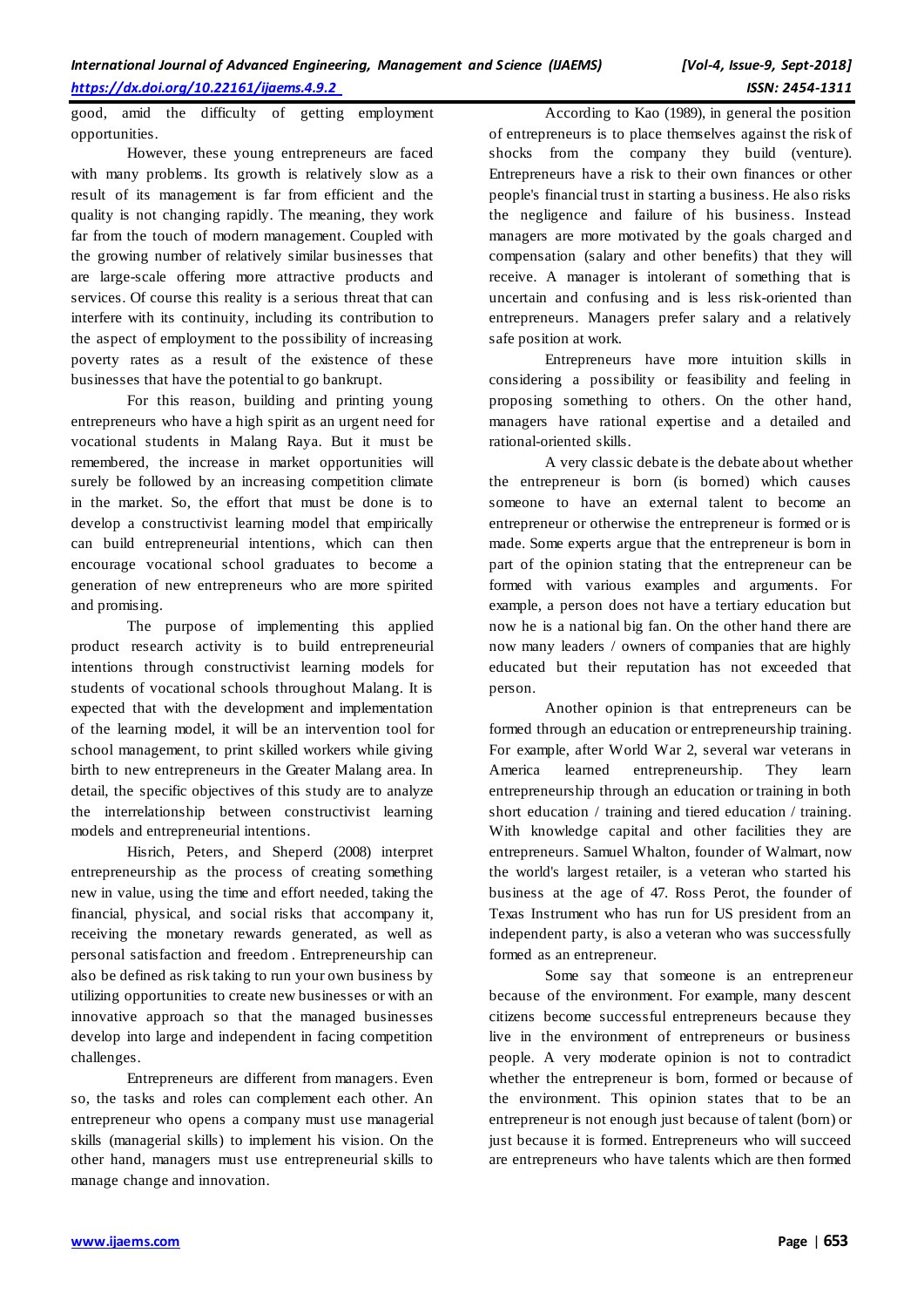through an education or training, and live in an environment related to the business world.

Someone who although talented but not formed in an education / training will not be easy to entrepreneurship in the present. This is because the business world in this era faces more complex problems compared to the previous era. Conversely, people whose talents have not been seen or may still be buried if they have an interest in strong motivation will be easier to form as entrepreneurs. For those who want to learn entrepreneurship do not refer to talented or not. The important thing is to have a strong interest and motivation to learn entrepreneurship.

Like mushrooms in the rainy season, now the term constructivism is spreading in the world of education. The emergence of the term constructivism is in line with the confusion of educational institutions, especially in implementing the practical level of education. According to Brooks & Brooks (2007) constructivism is more a philosophy and not a learning strategy. "Constructivism is not an instructional strategy to be deployed under appropriate conditions. Rather, constructivism is an underlying philosophy or way of seeing the world.

Even further explained, constructivism is "a theory of knowledge with roots in philosophy, psychology and cybernetics. Defined radical constructivism always forms the conception of knowledge. It sees knowledge as something that actively receives anything through healthy thoughts or through communication. It is actively embodied by building knowledge.Cognition is adaptive and allows something to organize the experience of the world, not to find a goal of reality.This is different from the view of the objectivists that knowledge is stable because the essential wealth of the object of knowledge and relatively unchanging. metaphysically the objectivist assumes that the world is real, it is structured, and that structure can be modeled for students. Objectivism still believes that the purpose of the mind is to mirror that reality and structure are through a process of thinking that can be analyzed s and decomposable. It means that it is produced by a thinking process that is outside the learner, and is determined by the structure of the real world.

This is different from the view of constructivism which assumes that knowledge and reality do not have an absolute goal or value or, at least, that we have no way of knowing this reality. Von Glasersfeld (2013) points out in this connection the concept of reality: It consists of a network of things and relates that we rely on our lives, and others are the same with them, we believe, others lean too (Murpy, 1997: 7 ) Students interpret and build a reality based on their interactions and experiences with the environment. Instead of thinking about truth in

relation to a match with reality. Also, focusing on the thoughts of continuity in constructivism, concepts, models, theories, and so on. So it can be distinguished between radical constructivism, social, physical, evolutionary, postmodern constructivism, social constructivism, constructivism of information processing, and constructivism of cybernetic systems (Ernest, 2015).

Thus the scope of constructivism epistemology is clearly so broad and difficult to name. Depending on who reads, you may get a slightly different interpretation. However, many writers, educators and researchers seem to have an agreement on how this constructivism epistemology should influence education learning and practice. The following section reminds us, what is the meaning of constructivism for learning. It is important for a consideration if taking a certain form of activity, besides giving in the aspect of curiosity as part of its academic passions, it is also important to understand the meaning contained in the effort to improve a learning system that provides something more useful, coherent and convincing as an alternative approach. better learning.

Furthermore, in theory, constructivist learning model is a learner-centered learning approach, which gives students the freedom to create and explore ideas. While entrepreneurship is an attitude that encourages someone to be creative and dare to take risks for his actions. Thus, a temporary conclusion can be stated that theoretically constructivist learning models have an impact on entrepreneurial intentions. This theory was later reinforced by Hsiao's (2012) research in his article Is entrepreneurial education available for graduates ?, revealed that entrepreneurship education can be done through constructivist learning models, especially in the subjects of the social sciences.

Also, Arpiyanen (2013) in an article "The Sources and Dynamics of Emotions in Entrepreneurship Education Learning Process", revealed that entrepreneurial intentions can be built through learning models. Then, Aydin (2013) in his article entitled "Learner Acquisition and Its Relationship with Constructivist Learner in Canada" states that constructivist learning models have a real impact on creative and innovative behavior. Lans et all. (2013) in his article "Learning For Entrepreneurship in Heterpgeneus: Experience From Higer Education Progrramme", explained that entrepreneurial intentions can be built with constructive learning. This research was conducted on students at several universities in Hong Kong.

Boghasoa's (2014) research results in his article "Applicability of Constructivist Theory in Qualitative Educational Research" reveal that constructivist learning models have an influence on creative behavior and encourage the formation of entrepreneurial culture.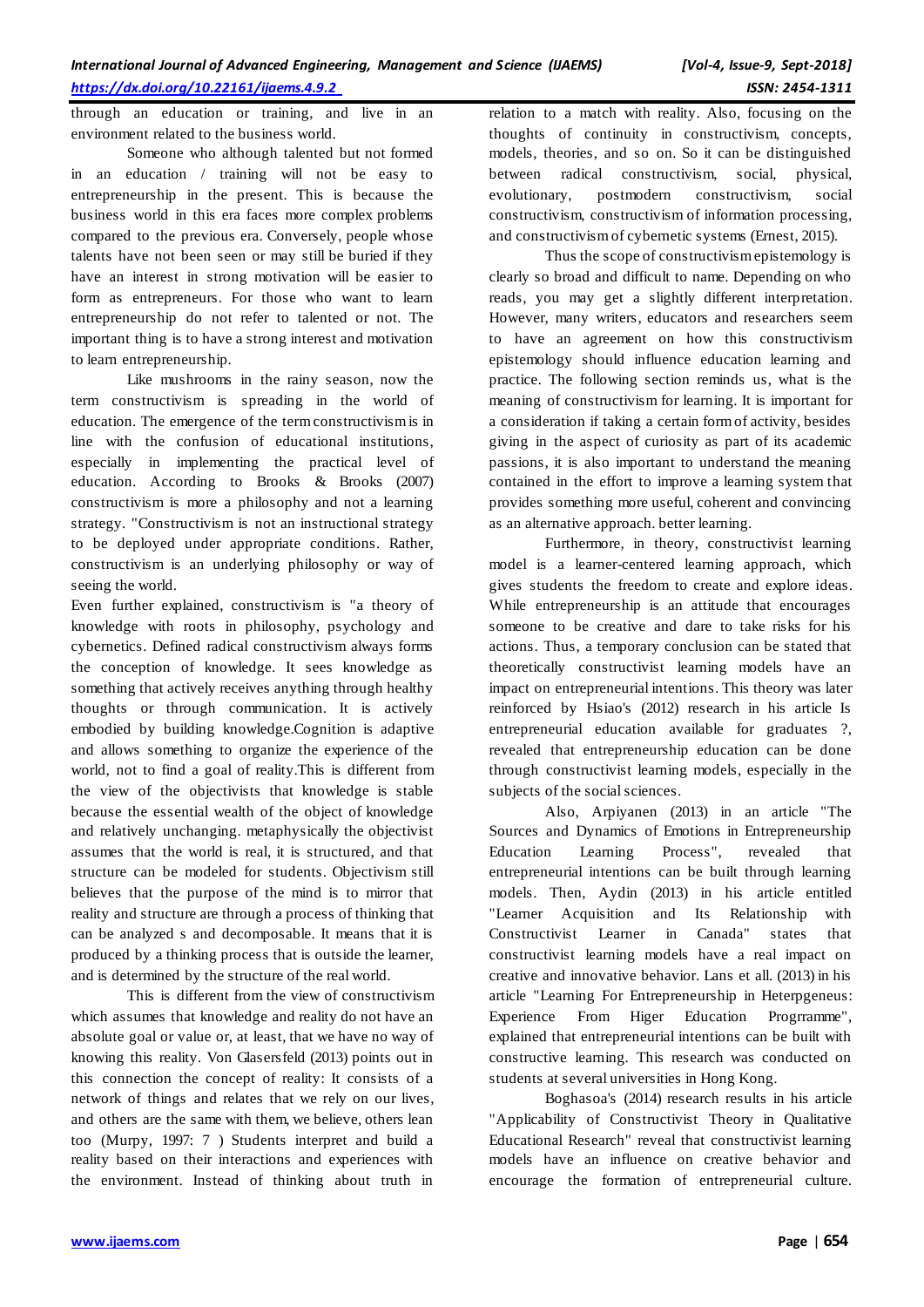Another research result, Illie (2014) in his article "Developing entrepreneurial competencies in students through constructivist education" which explains that entrepreneurial skills can be built through constructivist learning, increasingly reinforcing the importance of constructivist models to be carried out on the younger generation.

Some of the research findings are more logical because it is supported by new research findings by Earnest (2015) in his article "Towards Entrepreneurial Learning Competencies: The Perspective of Built Environment Students" clearly states that entrepreneurial competence is built through learning that encourages creative behavior, which is known with constructivistic. Also the latest research conducted by Zebua, Masidin & Jama (2015) in his article "Developing the Active Learning Model for the Effectiveness of the Study Group on Entrepreneurship in Higher Education" which revealed that active learning models which is a constructivist characteristic has a significant effect on entrepreneurship, further emphasizing that constructivistic linkages are very close in the formation of attitudes of entrepreneurial intentions. Thus, based on some of previous studies, the formulation of the hypothesis is constructivist learning models have a significant effect on entrepreneurial orientation.

# **II. METHOD**

This research uses explorative research approach. This is due to the first stage there will be a study and survey of the development models that have been implemented and then based on the results of the study, an adaptive constructivist learning model is developed that can build entrepreneurial intentions. While the operational definition of the research variable and its indicators are (a) constructivistic learning is a learning model whose learning approach is centered on students, gives students the freedom to be creative, explore ideas and uphold tolerance and social empathy towards the diversity of intelligence and talents and (b entrepreneurial intention is the desire and attitude of a person to produce something new by braving risks and uncertainties in order to achieve profit and growth by identifying opportunities and combining the resources needed to make it happen.

The population in this study were all Vocational High School students in Malang, with a total of 11,505 active students. While from the number of school units, Malang City has 62 Vocational Schools, in Malang Regency 76 Vocational Schools and Batu 10 Vocational Schools. The sampling technique will be carried out proportionally, so that each Malang City, Malang Regency and Batu City will have the same proportion. Both the proportion of the number of vocational schools that will become the sample and the number of students who will be used as research respondents. While the selection of respondents will use a proportional random sampling technique, so that the sample is representative.

According to the research flowchart, the initial activities that will be carried out are literature study and questionnaire preparation. After the questionnaire was valid and reliable, then distributed to the respondents of selected vocational school students (100 students) as a minimum requirement for SEM analysis. Primary data were analyzed by desk analysis and structural equation model (SEM), with the help of the Partial Least Square (PLS) data processing program.

# **III. RESULTS & DISCUSSION**

Based on the survey results of research, based on data from the Education Office of Malang City, Malang Regency and Batu City, in 2017 the number of good public and private vocational schools in Malang City there were 62 vocational units, in Malang District 76 units and Batu City 10 units . While the number of active students is 11,505 students. A relatively large number of young people, when equipped with entrepreneurship, will be an extraordinary regional asset. In fact, it will also reduce the burdens of local governments related to providing employment opportunities. That is, because vocational schools graduates will become productive human resources and do not depend anymore on job openings, which have become increasingly difficult lately.

Furthermore, the results of inferential analysis are shown by the path diagram of the relationship between contructivistic learning models and entrepreneurial intentions, as follows: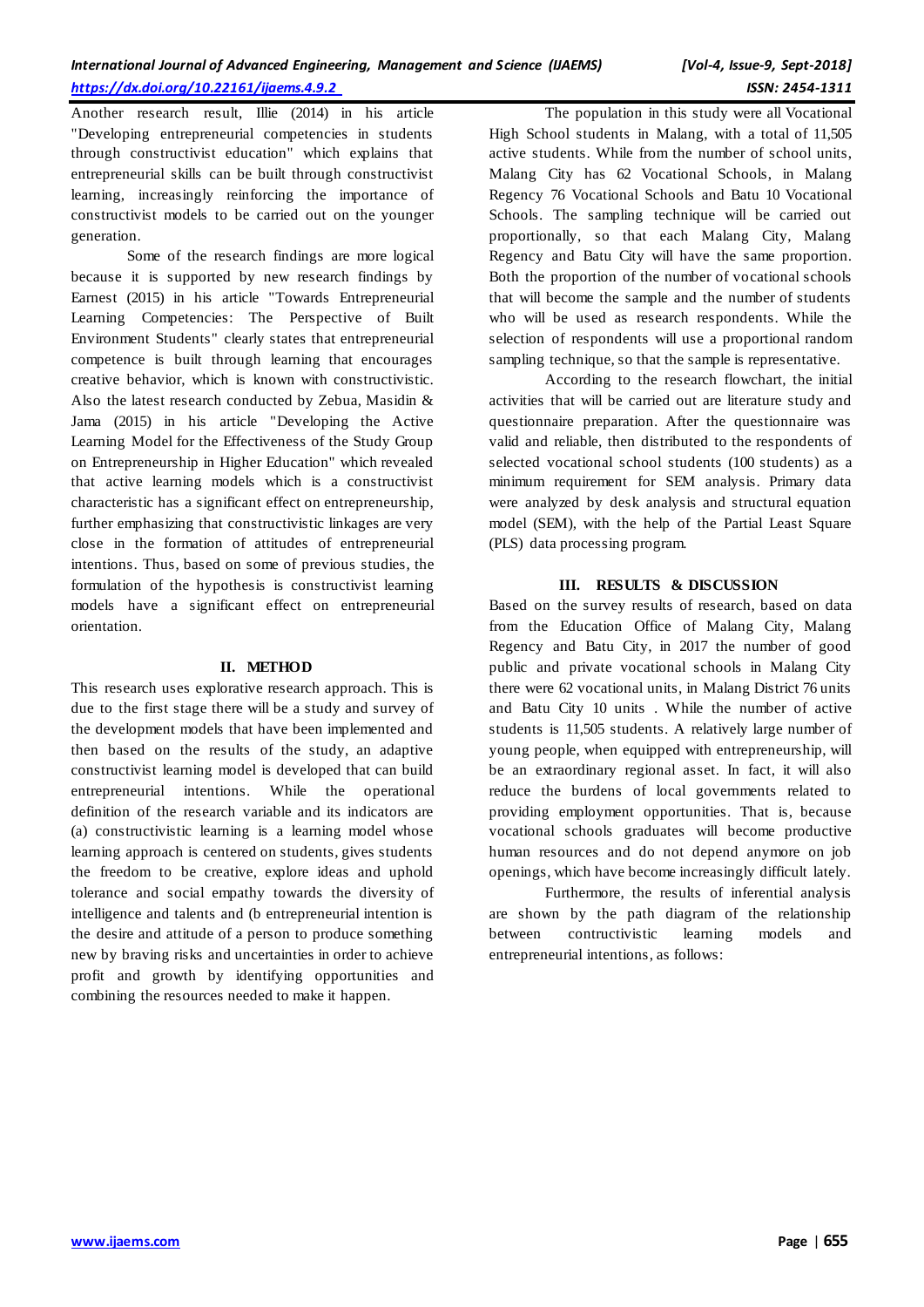

*Fig.2: Linkages of Constructivistic Learning with Entrepreneurship Orientation*

Source: Primary Data Processed, 2018.

Based on Figure 2 it is revealed that all loading factors greater than 0.40. The meaning of the instrument used in this study is valid and reliable. Furthermore it was revealed that there was a positive influence on constructivist learning on entrepreneurial orientation with a coefficient of 0.658.

|                     |       |       | Original Sampl Sample Mean ( Standard Devia T Statistics (JO |        | P Values |
|---------------------|-------|-------|--------------------------------------------------------------|--------|----------|
| $PK \rightarrow OK$ | 0.658 | 0.673 | 0.058                                                        | 11.258 | 0.000    |

Source: Primary Data Processed, 2018

Based on table 2 about the path coefiebt, it is revealed that constructivist learning has a significant effect on entrepreneurial orientation. This is because the T Statistics value of 11.258 is greater than 2.0 and P Value of 0.000 is less than 0,050.

The results of this study support some of the previous findings, including those expressed by Arpiyanen (2013) in an article "The Sources and Dynamics of Emotions in Entrepreneurship Education Learning Process", revealing that entrepreneurial intentions can be built through learning models. Then, Aydin (2013) in his article entitled "Learner Acquisition and Its Relationship with Constructivist Learner in Canada" states that constructivist learning models have a real impact on creative and innovative behavior. Lans et all. (2013) in his article "Learning For Entrepreneurship in Heterpgeneus: Experience From Higer Education Progrramme", explained that entrepreneurial intentions can be built with constructive learning. This research was conducted on students at several universities in Hong Kong.

The results of this study also reinforced Boghasoa (2014) in his article "Applicability of Constructivist Theory in Qualitative Educational Research" reveals that constructivist learning models have

an influence on creative behavior and encourage the formation of entrepreneurial culture. Another research result, Illie (2014) in his article "Developing entrepreneurial competencies in students through constructivist education" which explains that entrepreneurial skills can be built through constructivist learning, increasingly reinforcing the importance of constructivist models to be carried out on the younger generation.

Some of the research findings are more logical because it is supported by new research findings by Earnest (2015) in his article "Towards Entrepreneurial Learning Competencies: The Perspective of Built Environment Students" clearly states that entrepreneurial competence is built through learning that encourages creative behavior, which is known with constructivistic. Also the latest research conducted by Zebua, Masidin & Jama (2015) in his article "Developing the Active Learning Model for the Effectiveness of the Study Group on Entrepreneurship in Higher Education" which revealed that active learning models which is a constructivist characteristic has a significant effect on entrepreneurship, further emphasizing that constructivistic linkages are very close in the formation of attitudes of entrepreneurial intentions.